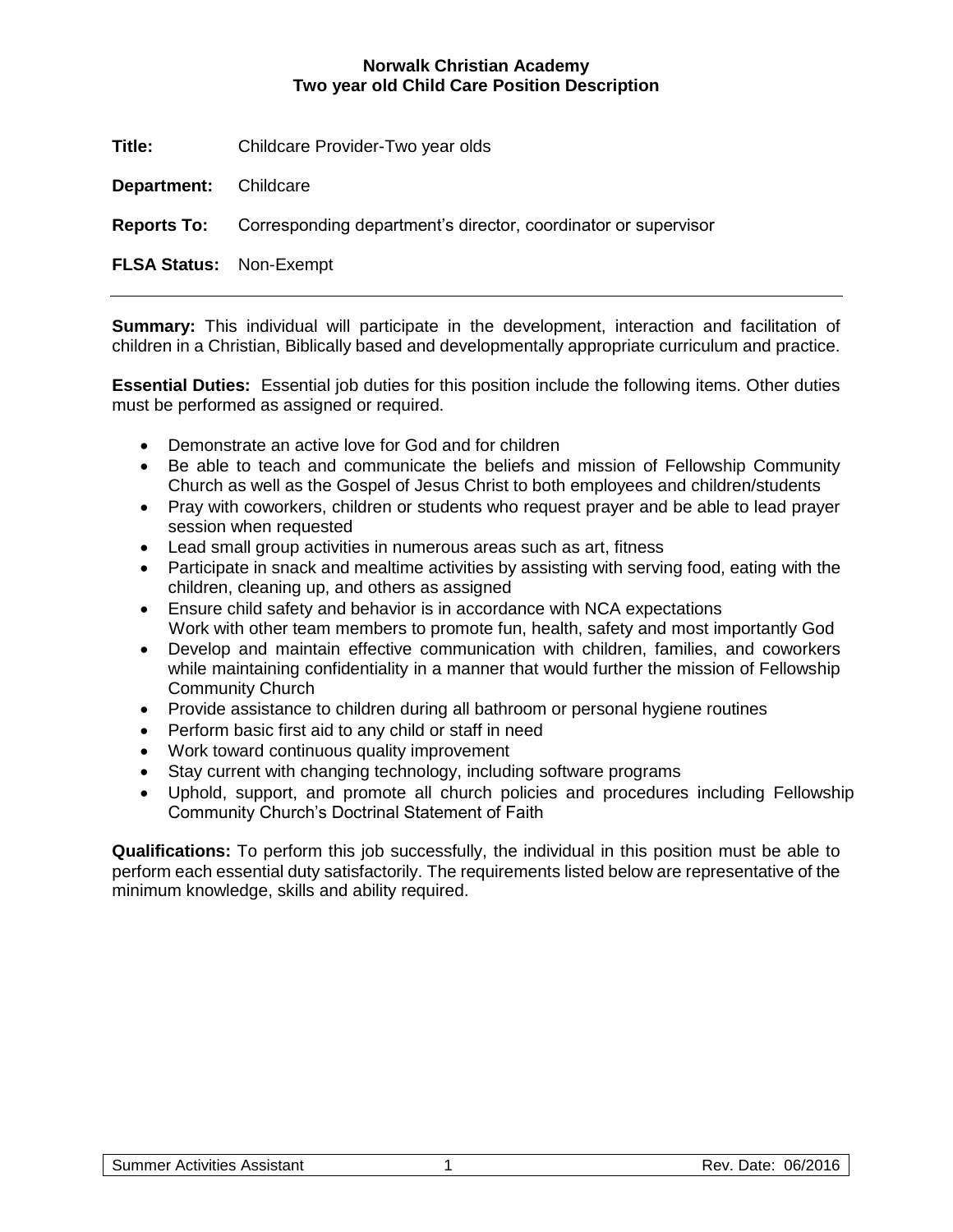## **Norwalk Christian Academy Two year old Child Care Position Description**

Education/Experience:

- At least 18 years of age
- Letter of reference from ministry's pastor
- High school diploma or general education degree (GED); or equivalent combination of education and experience.
- Maintain a personal relationship with God
- Active church membership
- Be able to teach and communicate the beliefs and mission of Fellowship Community Church as well as the Gospel of Jesus Christ to both employees and children/students
- Pray with coworkers, children or students who request prayer and be able to lead prayer sessions when requested
- Performs duties and responsibilities in a manner to glorify Christ and further the mission and ministry purposes of FCC.

Language Skills:

- Ability to read and interpret documents such as safety rules, operating and maintenance instructions, and procedure manuals.
- Ability to write routine reports and correspondence.
- Ability to speak effective to customers or employees of organization.

Reasoning Ability:

- Ability to apply common sense understanding to carry out instructions furnished in written, oral, or diagram form.
- Ability to deal with problems involving several concrete variables in standardized situations.

**Physical Demands:** The physical demands described here are representative of those that must be met by an employee to successfully perform the essential functions of this job.

- Standing Approximately 1/3 to 2/3 of on-the-job time.
- Walking Approximately 1/3 to 2/3 of on-the-job time.
- Sitting Approximately less than 1/3 of on-the-job time.
- Use of hands to finger, handle or feel Approximately greater than 2/3 of on-the-job time.
- Reaching with hands and arms Approximately greater than 2/3 of on-the-job time.
- Climbing or balancing Approximately less than 1/3 of on-the-job time.
- Stooping, kneeling, crouching or crawling Approximately 1/3 to 2/3 of on-the-job time.
- Talking or hearing Approximately greater than 2/3 of on-the-job time.
- Travel- May occasionally be required to attend offsite meetings, field trips and other work related events, and/or errands.
- Weight lifted/Force exerted An average of approximately 45 pounds, less than 1/3 of onthe-job time, non-continuously.
- Vision Close vision (clear vision at 20 inches or less), Distance vision (clear vision at 20 feet or more), Peripheral vision (ability to observe an area that can be seen up and down or to the left and right, while eyes are fixed on a given point), and Depth perception (threedimensional vision, ability to judge distances and spatial relationships)

**Work Environment:** The work environment characteristics described here are representative of those an employee encounters while performing the essential functions of the job.

Environmental – Exposure to potentially hazardous environmental conditions may include the following: • Outdoor weather conditions – Approximately 1/3-2/3 of on-the-job time.

Summer Activities Assistant 1992 12 Communication of the Rev. Date: 06/2016